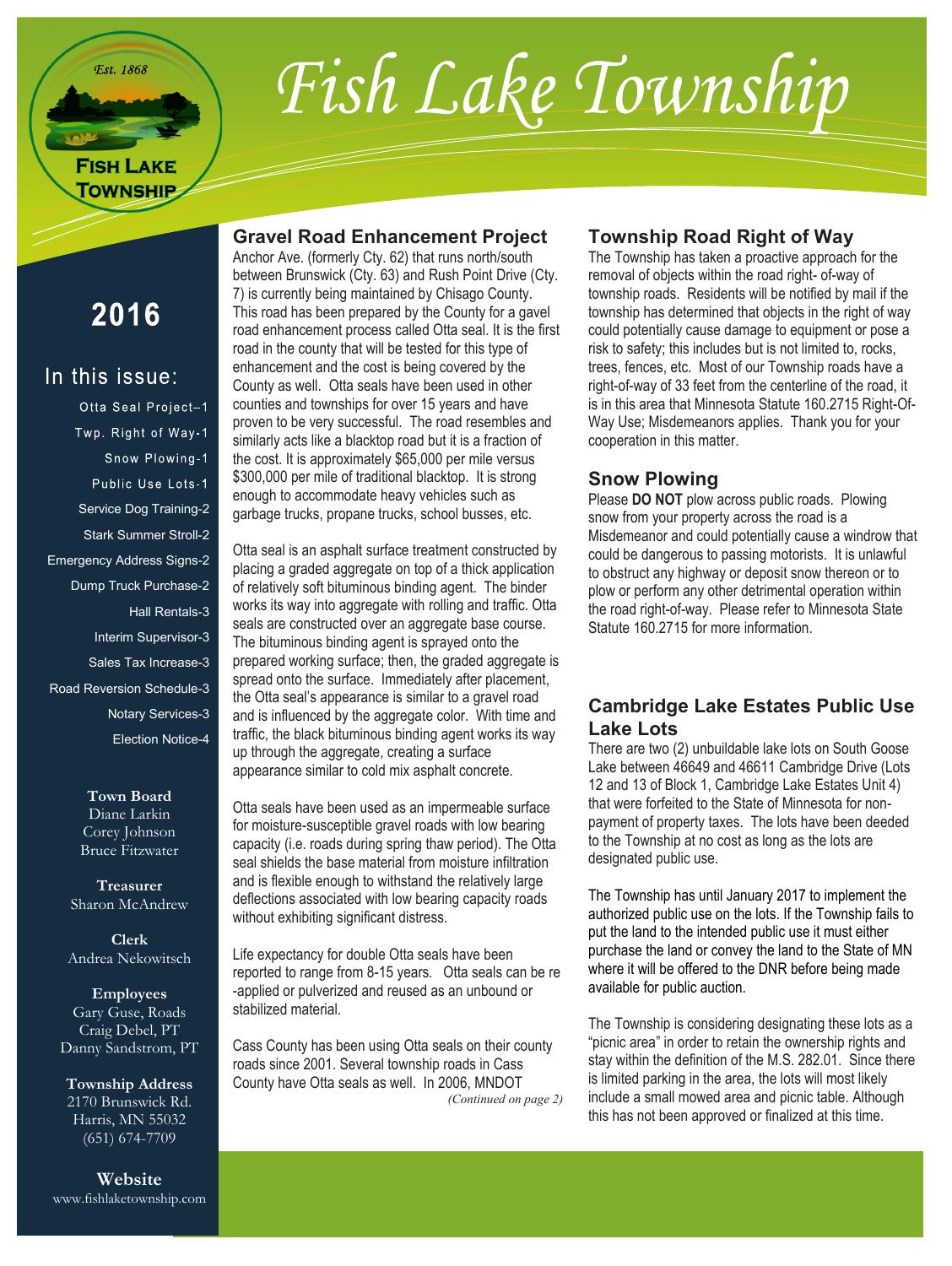### *(Continued from page 1) Otta seal*

evaluated the performance of several of the County roads in Cass County with Otta seal and found them to be in relatively good condition. Some roads had typical thermal cracks and repaired potholes, it was also noted that the Otta seal roads that had been treated with a chip seal gave a clean finish and held up well to traffic with sizeable loads and intersections with turning or crossing vehicles.

# **True-North Training using Town Hall for Service Dog, Therapy Dog and Companion Dog Training**

Patriot Assistance Dogs (PAD) trains service dogs with skills to assist veterans who return from military combat service with PTSD and other psychological disorders. Since 2013, PAD has been providing military veterans with psych service dogs at no cost to the individual veteran. They have successfully paired more than 60 veterans with service dogs since that time. The need for psych service dogs is increasing, and PAD's director wants to expand their program to meet that increased need. However, PAD is staffed almost entirely by volunteers, and the program is currently at capacity.

True North Training proposed to help by finding additional foster situations, where new dogs can be trained through the public access (Advanced CGC/Urban Dog) level, and then returned to the PAD center in Detroit Lakes, MN, for final skills training. This would permit PAD to increase the number of veterans who can be matched with psych service dogs by shortening the amount of time PAD staff need to finish incoming dogs' training.

Classes from Level 1 Basic Obedience through Level 3 Advanced CGC will be taught once per week at the Fish Lake Township Hall. Foster families commit to living with the dogs and teaching them basic house manners in addition to bringing them to classes. This would be a fantastic 4-H dog project, community service project for high school Juniors and Seniors, or Eagle Scouts/Gold Award project. PAD has a number of dogs that are in need of foster situations immediately.

We are looking for foster homes for dogs that have been pre -checked as good psych service dog candidates by PAD representatives. These dogs need to go through about six months of training to complete their Advanced Canine Good Citizen/Urban Dog Certification, and will then be returned to PAD for service dog skills training. They are then paired with a veteran and the teams are required to pass the Public Access Test.

The Level 1 Class will start on Thursday, March 24th. contact Beth Hatch at [animaltrainer777@gmail.com](mailto:animaltrainer777@gmail.com) or phone: 651.277.WOOF (9663) for more information.

# **Emergency Address Marker Signs**

This summer each home will have a uniform address sign installed at the property. In most cases, the sign will be installed near the current mailbox. These signs are for the purpose of easier property location for emergency services. The estimated total cost for this project is approximately \$29,000 and will provide for the material and installation of 959 signs. The



Township has applied for a grant from the DNR that will cover 50% of the cost. North Branch Fire Dept. has agreed to donate \$5000 towards the project from their charitable gambling contributions. Leaving an estimated net cost to the Township of \$9500.

## **2007 Dump Truck**

In December of 2014, the Township purchased a 2007 International Dump Truck for \$67,000 to replace the 1994 Dump Truck. We did our best to keep the 1994 going as long as possible, but it would not pass D.O.T. inspection and would not be licensed for public road use because of cracks in the frame. We were able to sell the 1994 Dump Truck for \$17,000 making the net purchase of the 2007 truck \$50,000 in which we were able to pay for in cash. The newer 2007 truck has a larger heavy duty wing and wheels on the plow to help keep it up off the road a bit.



Mark your calendars on **Saturday, June 25th** for the Stark Summer Stroll. The SSS volunteer committee has already begun meeting to plan this exciting event. Last year's celebration was such a success they are planning for a larger event this summer. To stay informed of the festivities check out their Facebook page at: *www.facebook.com/ StarkSummerStroll.* 

*Volunteer opportunities available! Please consider joining a committee or helping out at an event!*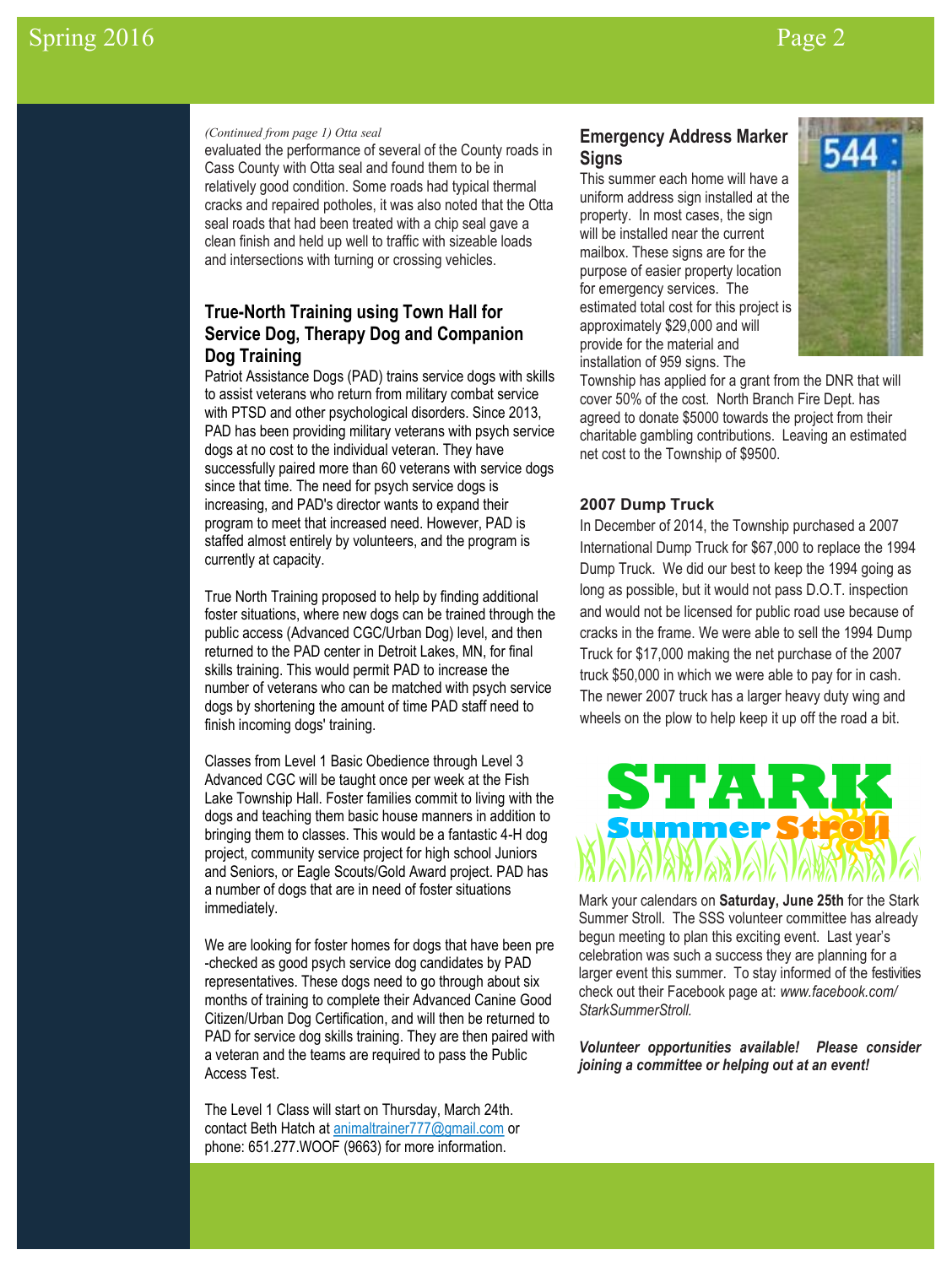# **Township Hall Rental**

The next time you are having a special occasion or family get together consider renting the town hall. The hall is available to rent daily for residents at \$125 and nonresidents at \$250.

Tables and chairs are available for use during the rental day. There is also a full kitchen with appliances and basic dishware, utensils, men and women's rest-rooms and air conditioning/heat; a covered pavilion with outside electricity, charcoal grill, park and playground equipment. Please note that the Township no longer allows alcohol on the premises.

Pictures available at: www.fishlaketownship.com.

Call Andrea Nekowitsch at 320-358-3924 for availability.

## **Appointed Interim Supervisor**

Please welcome interim Supervisor Bruce Fitzwater. Bruce filled the vacancy left by former Supervisor Elvin Norling since he moved out of the Township.

Bruce has been filling in as an appointed Supervisor since July 2015. He will formally run for the seat and will be on the ballot for the election of Supervisor for a three (3) year term on March 8, 2016.

Bruce has been a resident of the Township since 1997. He is married and has three adult children, and has worked for 3M since 1995.

He has served Fish Lake Township in the past as a member of the Fish Lake Township Park Committee where he was involved in the process of acquiring the funding from Chisago County for the development of the park playground equipment and pavilion. He also helped install the "Fish Lake Township Hall and Park" sign at the entrance of the parking lot, as well as the concrete slab adjacent to the pavilion for the grill.

# **Chisago County 0.5 % Transit Sales and Use Tax**

Starting April 1, 2016, Chisago County will have a 0.5 percent transit sales and use tax. The Minnesota Department of Revenue will administer this tax. Revenues will fund the projects identified in the 2016 – 2020 Chisago County Transportation Improvement Plan identified in Resolution 15/1118-3. For more information visit: www.co.chisago.mn.us/DocumentCenter/View/7039

### **Chisago County Road Reversion Schedule**

Over the last few years several roads in Chisago County were reverted to the Townships in Chisago County under Minnesota State Statute 163.11.

Fish Lake was reverted 8.2 miles of county roads, the most of any township. The Statute also requires that the County is responsible for the maintenance of said roads for a period of two (2) years from the date of revocation (1/1/2015). Maintenance consists of gravel road blading, traffic sign repair and replacement, snow and ice control and miscellaneous road maintenance activities. Fish Lake Township worked with Chisago County Engineer, Joe Triplett and the County Board to come to a formal agreement to extend the time period in which the County will maintain the reverted roads.

The signed agreement in place provides for the maintenance of the following roads to be performed by Chisago County until the dates listed, at which time the maintenance will be transferred to Fish Lake Township:

County 61/Crestview Rd - July 1, 2017 (from Cty. 60 to Cty. 8)

County 61/Deerwood Tr - July 1, 2020 (Cty. 60 to Township Line)

County 63/Brunswick Rd - July 1, 2020 (Cty. 4 to Cty. 7)

County 62/Anchor Ave. - July 1, 2016 (Cty. 63 to Township Line)

The Township agreed to begin maintenance of Anchor Ave. early upon the agreement of the County applying Otta seal gravel road enhancement scheduled for spring/ summer 2016.



Fish Lake Township Clerk, Andrea Nekowitsch, is a licensed notary public and is available to notarize personal documents *FREE* for Township residents during regular office hours.

Office hours: Thursdays from 10:30 am.-12:30 pm.